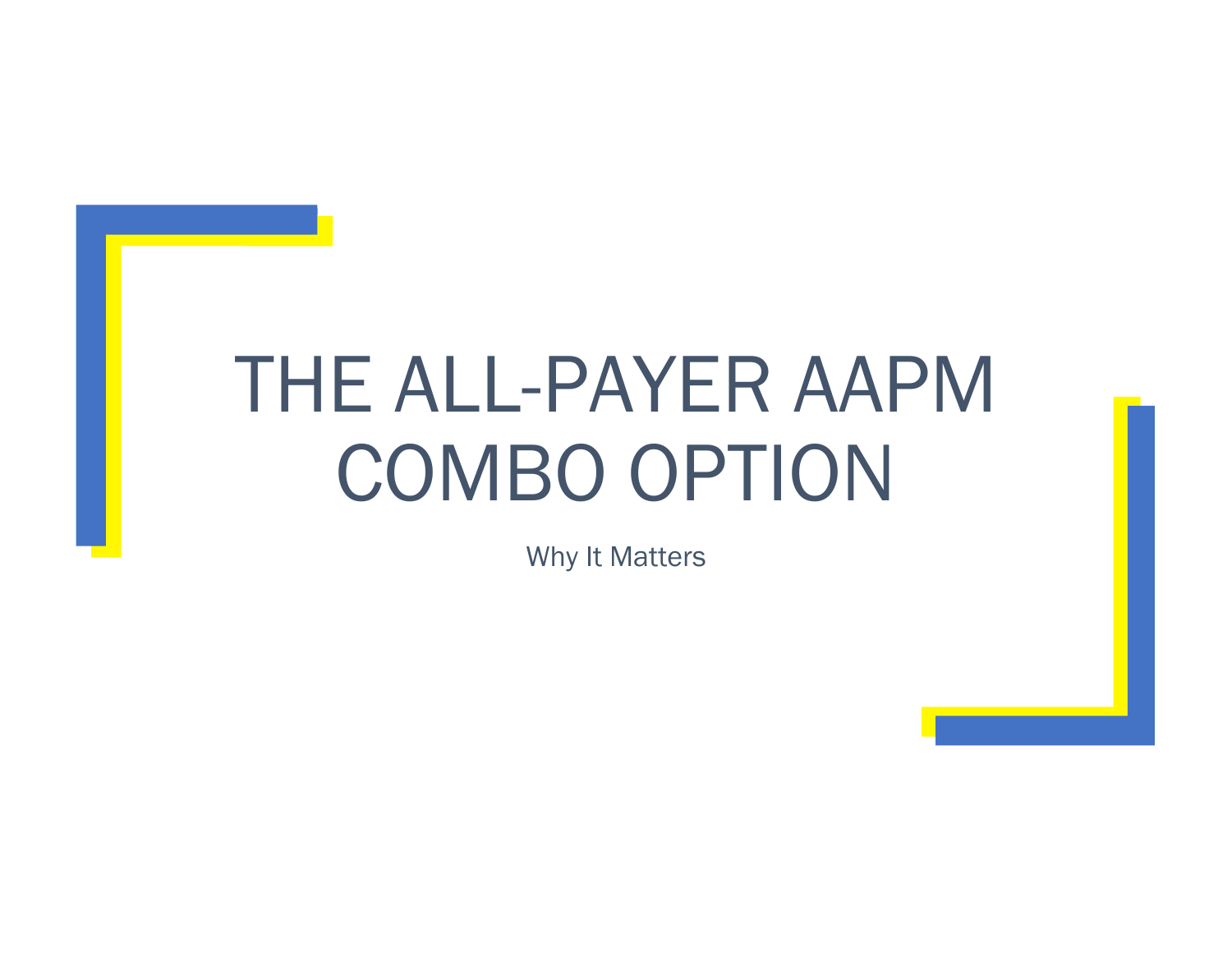# It's Either MIPS or AAPMs – But Not Just Medicare AAPMs

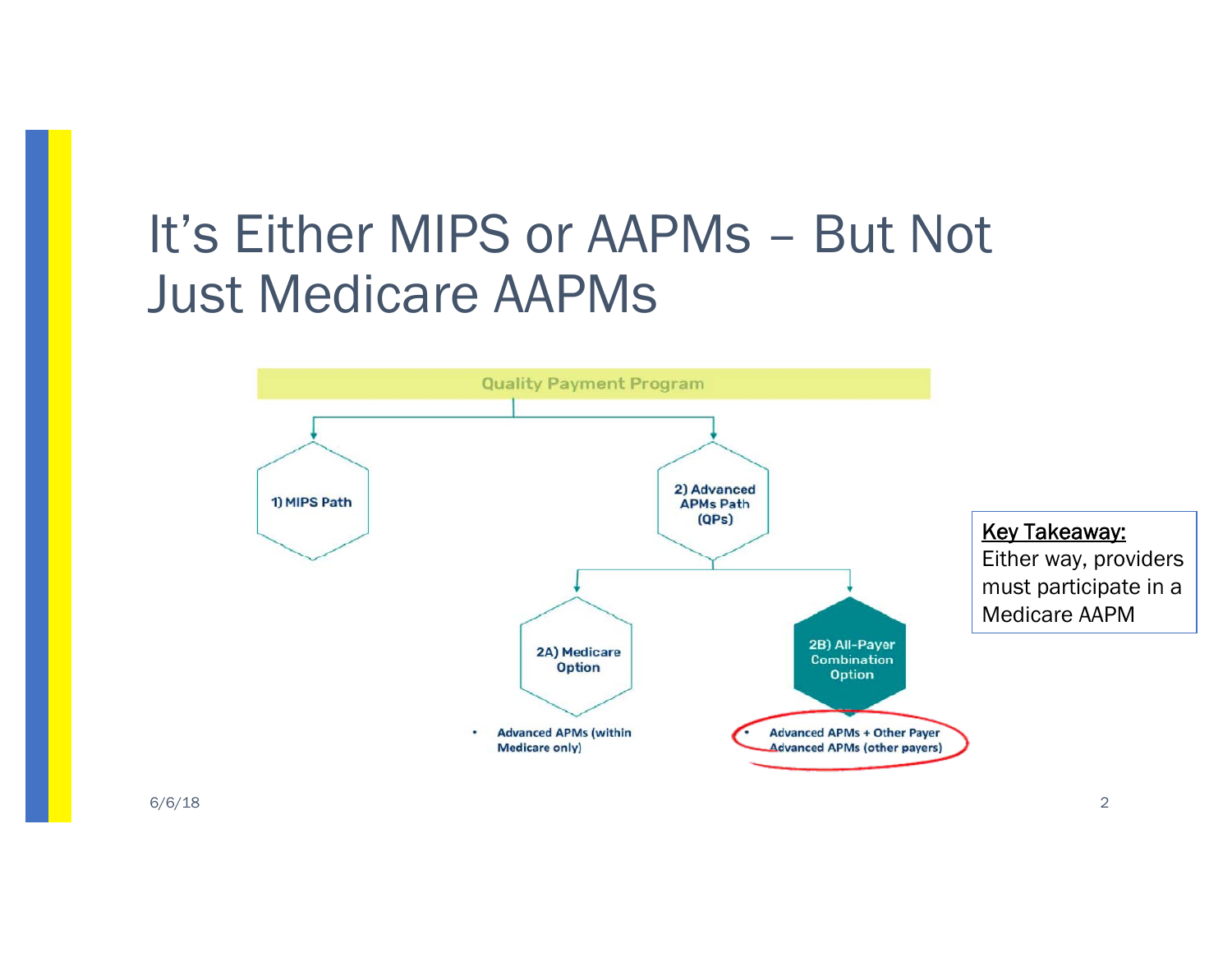# To Qualify, Providers Need To Meet Certain Engagement Targets

| <b>AAPM</b><br>Revenue<br><b>Targets</b>             | <b>Minimum</b><br><b>Needed</b><br>2019 | <b>Minimum</b><br><b>Needed</b><br>2024 |    | <b>AAPM</b><br><b>Patient</b><br>Targets             | Minimum<br><b>Needed</b><br>2019 | <b>Minimum</b><br><b>Needed</b><br>2024 |
|------------------------------------------------------|-----------------------------------------|-----------------------------------------|----|------------------------------------------------------|----------------------------------|-----------------------------------------|
| <b>Medicare</b><br>(Part B)                          | 25%                                     | 25%                                     | OR | Medicare<br>(Part B)                                 | 20%                              | 20%                                     |
| <b>Other Payers</b><br>(MA, Medicaid,<br>Commercial) | 25%                                     | 50%                                     |    | <b>Other Payers</b><br>(MA, Medicaid,<br>Commercial) | 15%                              | 30%                                     |
| Total                                                | 50%                                     | 75%                                     |    | Total                                                | 35%                              | 50%                                     |

#### Key Takeaway:

Providers can potentially reduce their exposure on Medicare AAPMs if the Other Payer options are better suited to their practice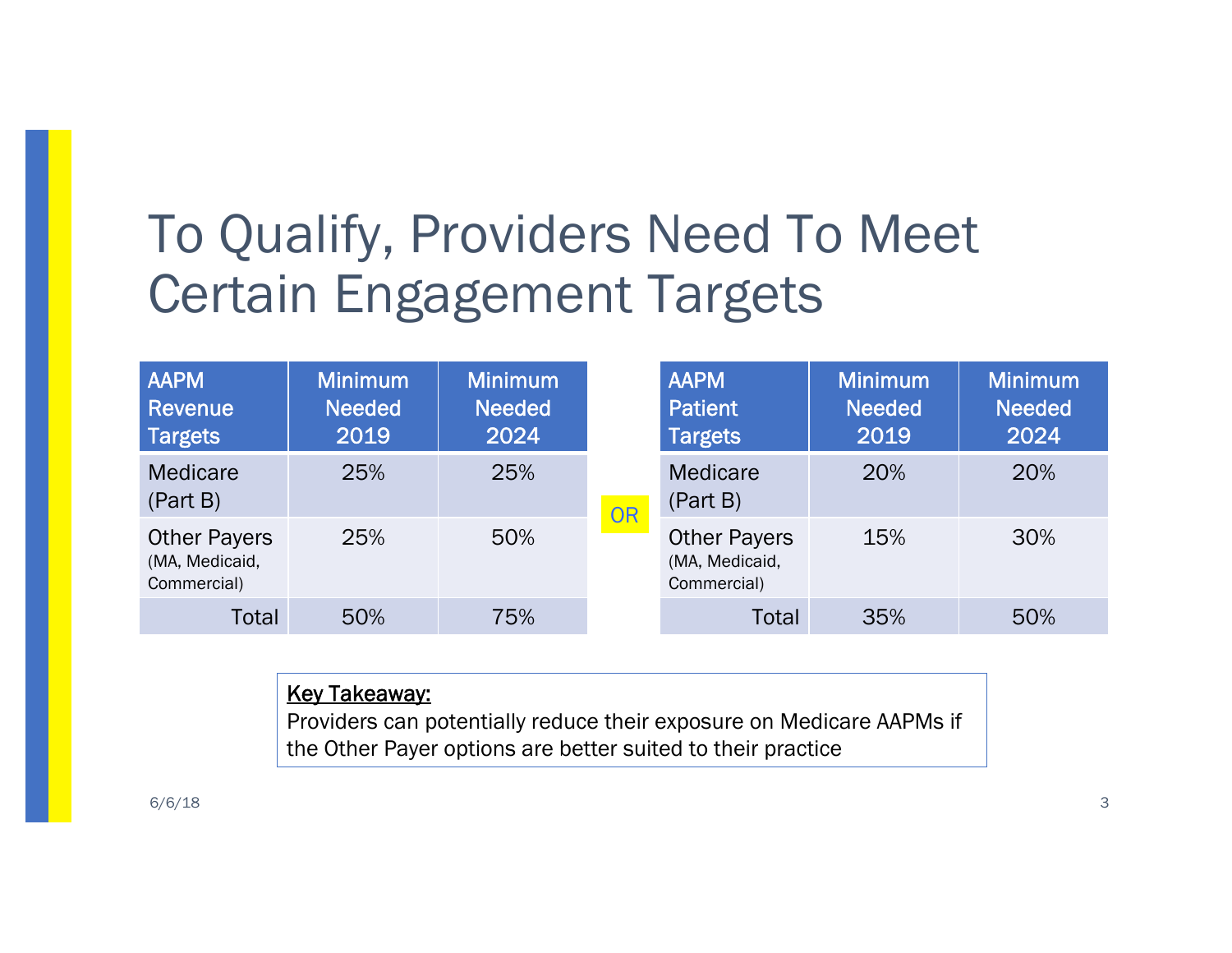### Examples

- A provider has a total of \$2million in Medicare Part B revenue, and \$2million in commercial revenue. \$500K is tied to the CJR (or BPCI), or 25% of the total revenue.
	- – *An Employer Coalition has a "carve out" for joint replacement bundles in which the provider participates and generates \$500K in revenue, or 25% of total commercial revenue.*
	- – *The total potential AAPM revenue = 50% of total revenue, and meets the minimum target of Medicare AAPM revenue*
- ■ A provider bills \$1million in Medicare Part B claims, \$250K of which is tied to an ACO that is in the NextGen program.
	- *A large commercial health plan also has an ACO program and \$300K of the provider's \$1million in commercial claims is tied to that program*
	- *The total potential AAPM revenue = 55% of total revenue, and meets min Medicare target*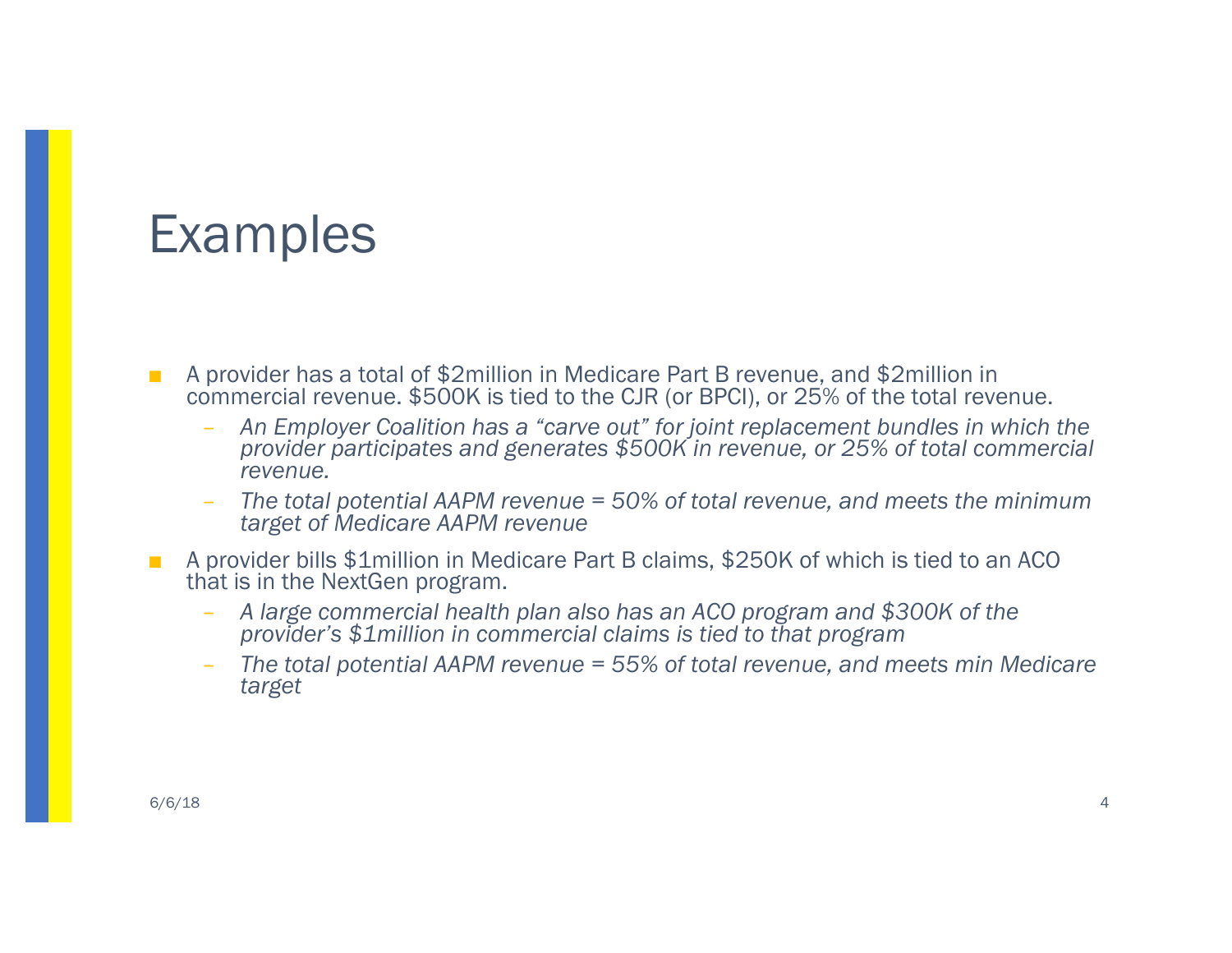## APM Requirements To Be An AAPM

- Demonstrated use of certified HER technology on a certain percent of non-Medicare patients
- 2. Gains are conditional on performance on certain quality measures, consistent with MIPS, with one being outcome-based
- 3.. Has downside risk

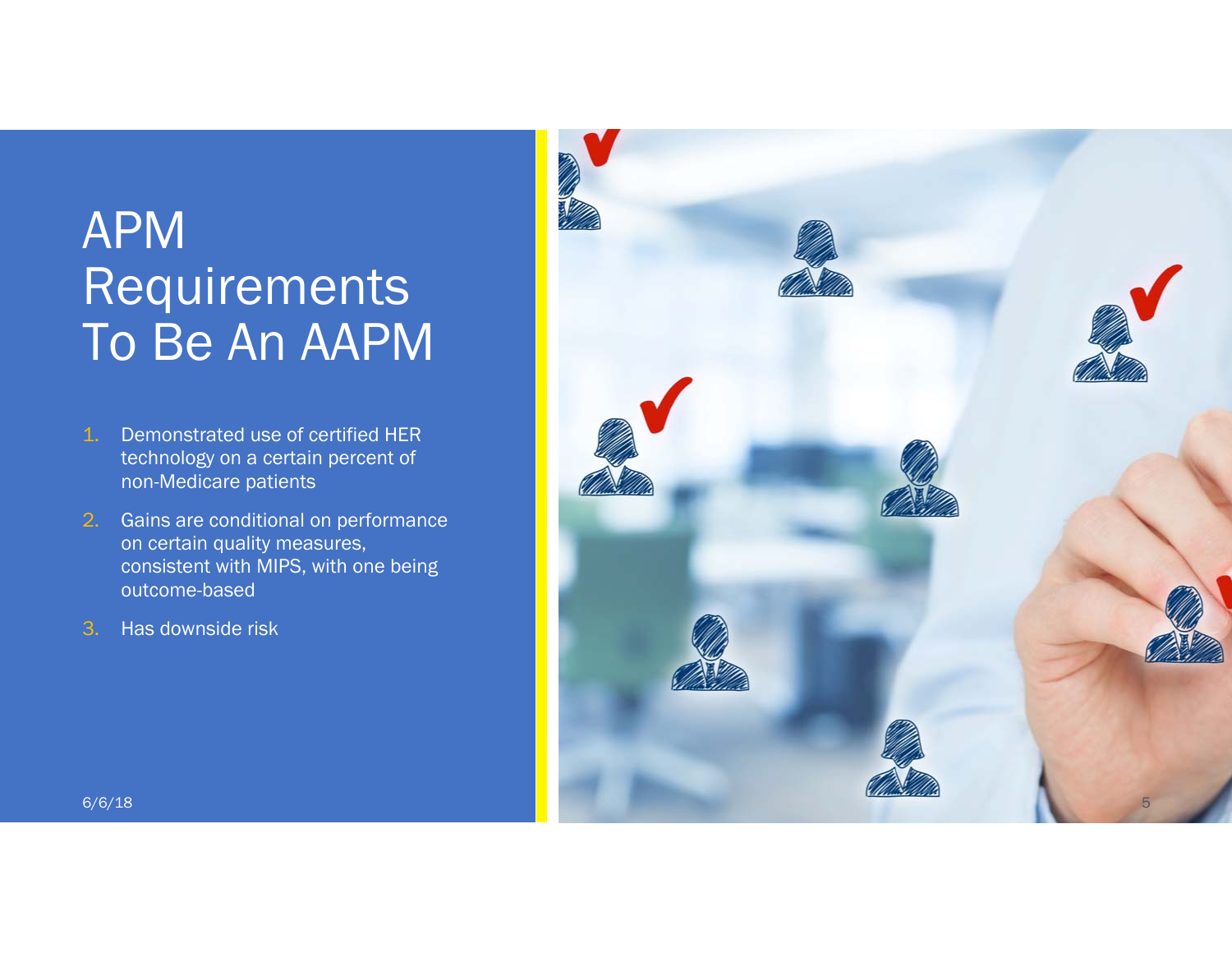# AAPM Downside Risk Is Clearly Defined

- The provider's share of downside has to be at least 30% of total losses
- Downside risk has to kick in when losses exceed 4% of total, but can also kick in right away
- Total potential losses have to be at least equal to 8% of total provider revenues from the payer sponsoring the APM
- The operational implementation of the downside risk must be done using at least one of the following:
	- *Instituting a withhold*
	- *Zero-paying claims once the target budget has been reached*
	- *Reducing future payments*
	- *Getting a check from the provider*

#### **Key Takeaway:**

If a provider has \$1million in revenue from a commercial payer, total potential losses must at least equal \$80K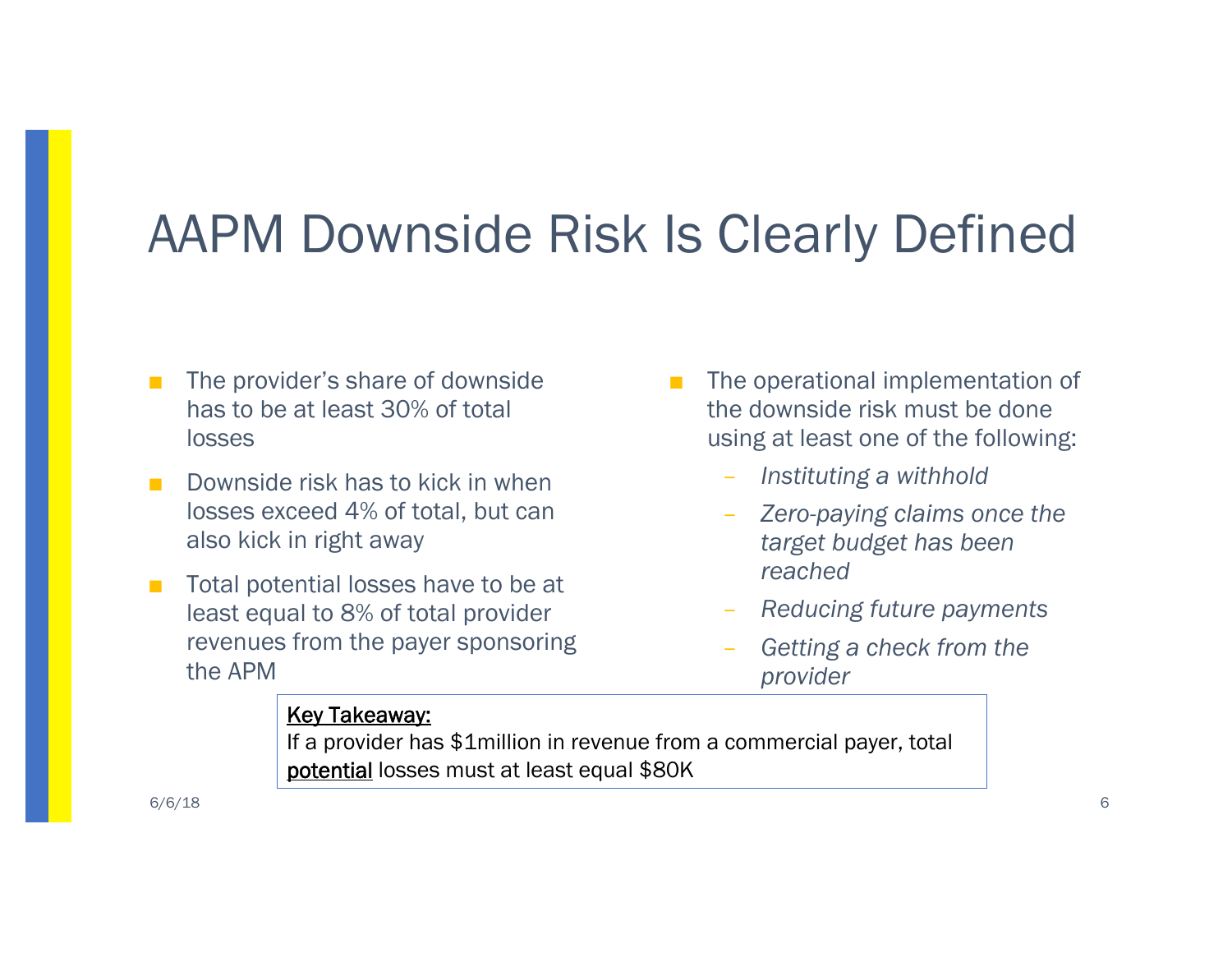# Why Bother?

Making it into the AAPM track means a 5% straight bonus on all Part B non-AAPM revenue for the provider.

|                          | <b>AAPM</b>                              | <b>FFS</b>                                                                                                                                                                                                                                                                                                 | <b>Total</b> |
|--------------------------|------------------------------------------|------------------------------------------------------------------------------------------------------------------------------------------------------------------------------------------------------------------------------------------------------------------------------------------------------------|--------------|
| <b>Medicare</b>          | \$500K                                   | \$1.5million                                                                                                                                                                                                                                                                                               | \$2 million  |
| Commercia                | \$500K                                   | \$1.5miilion                                                                                                                                                                                                                                                                                               | \$2 million  |
| Total                    | \$1 million 53 million                   |                                                                                                                                                                                                                                                                                                            | \$4 million  |
| stop loss at \$1 million |                                          | •Provider current revenue from episodes $= $500K$<br>• Aggregate target price of episodes $=$ \$6 million<br>•Per episode stop loss set at \$50K, and aggregate<br>•Risk sharing $= 70\%$ upside and 30% downside<br>•Quality measures include infection rates and<br>readmissions and 10 process measures |              |
| Results:                 | •Provider made \$250K on commercial AAPM |                                                                                                                                                                                                                                                                                                            |              |

•Provider got \$75K Medicare FFS bonus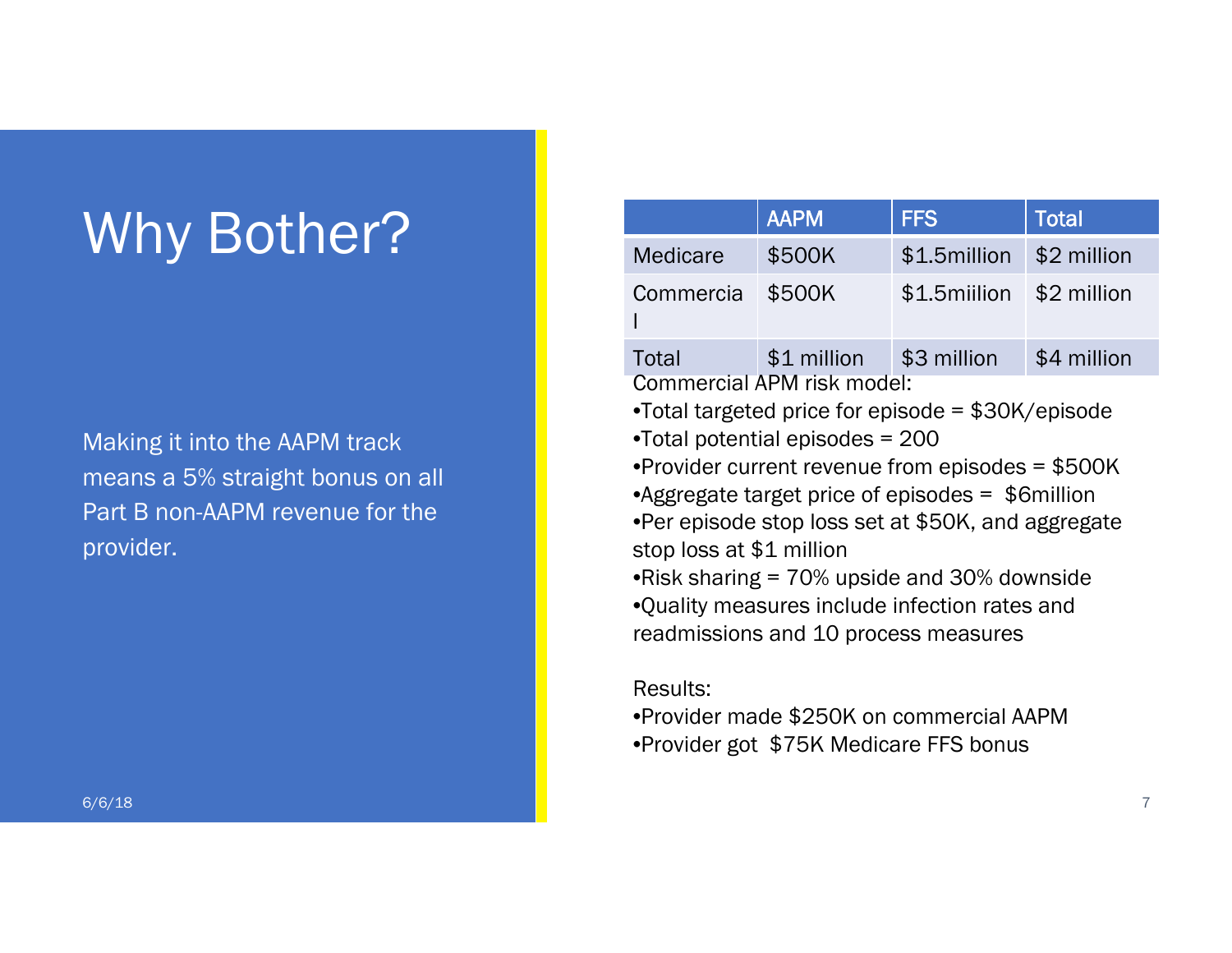# What Must Payers Do To Have Their APMs Qualified As AAPMs

#### Submit form to CMS by due date:

- $\overline{\phantom{0}}$ *June 1 for commercial payers*
- *April for MA plans (along with their normal plan bids)*
- *April for States on behalf of their Medicaid MCOs*
- Forms must include TIN-NPI of participating providers as well as elements of the contract that cover the risk arrangements (note that some of the information would be protected by CMS and not made public – e.g. target prices)
- Maintain records for 6 years and submit yearly
- One form for all lines of business other than MA or Medicaid

#### **Key Takeaway:**

Yes, it's a pain, but a clear win for network providers with few palpable Medicare AAPM options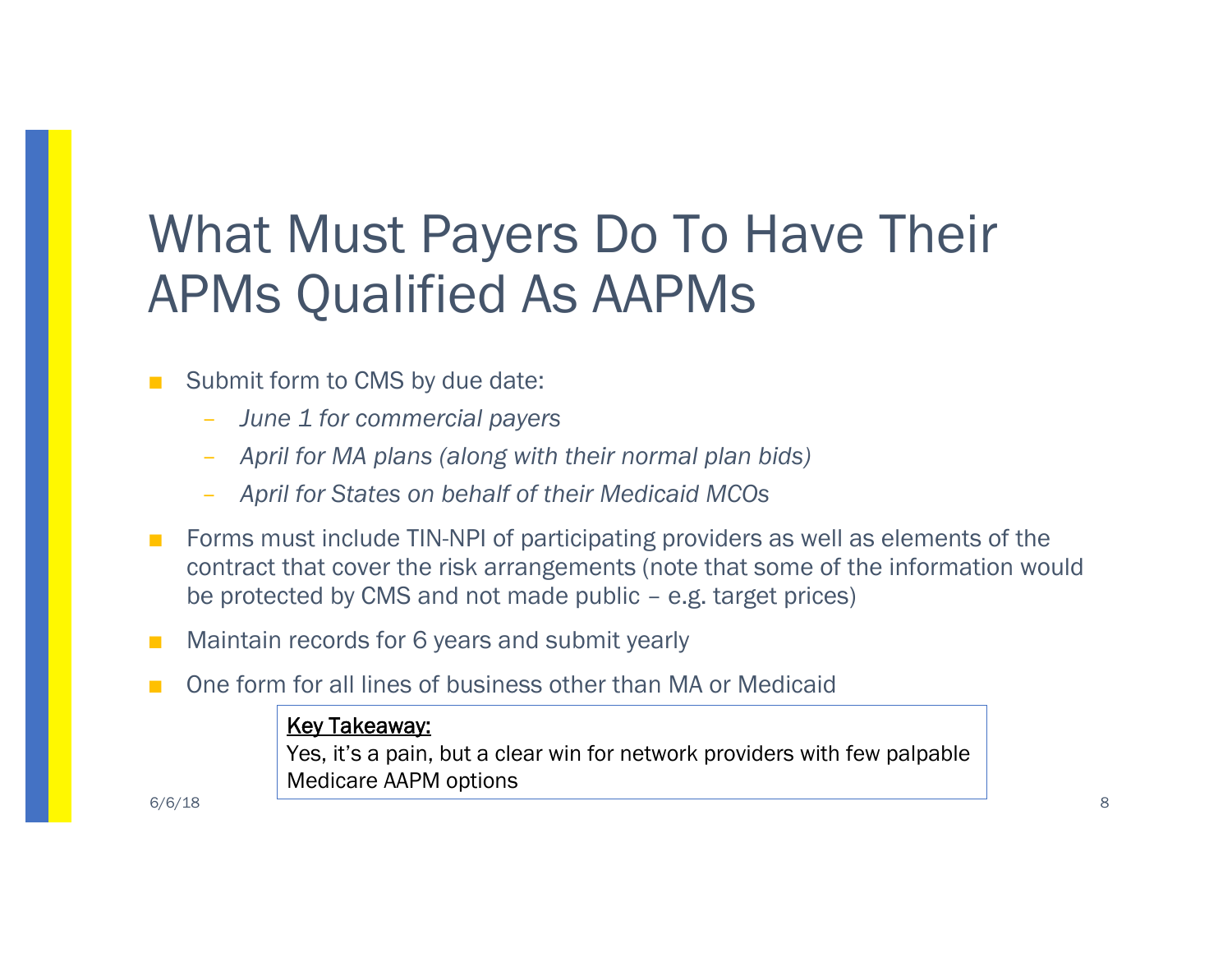## Some Important Considerations

- It's too late for the 2019 Performance Period, but payers and providers should get ready for January 2019
- Everyone is complaining about the lack of speed with which we're moving to downside risk arrangements – here's a clear path with a built-in mechanism (the FFS bonus) to mitigate losses in addition to simply doing a better job managing patients
- Downside risk is actually over estimated in almost all deals very few providers have lost any money on commercial APMs